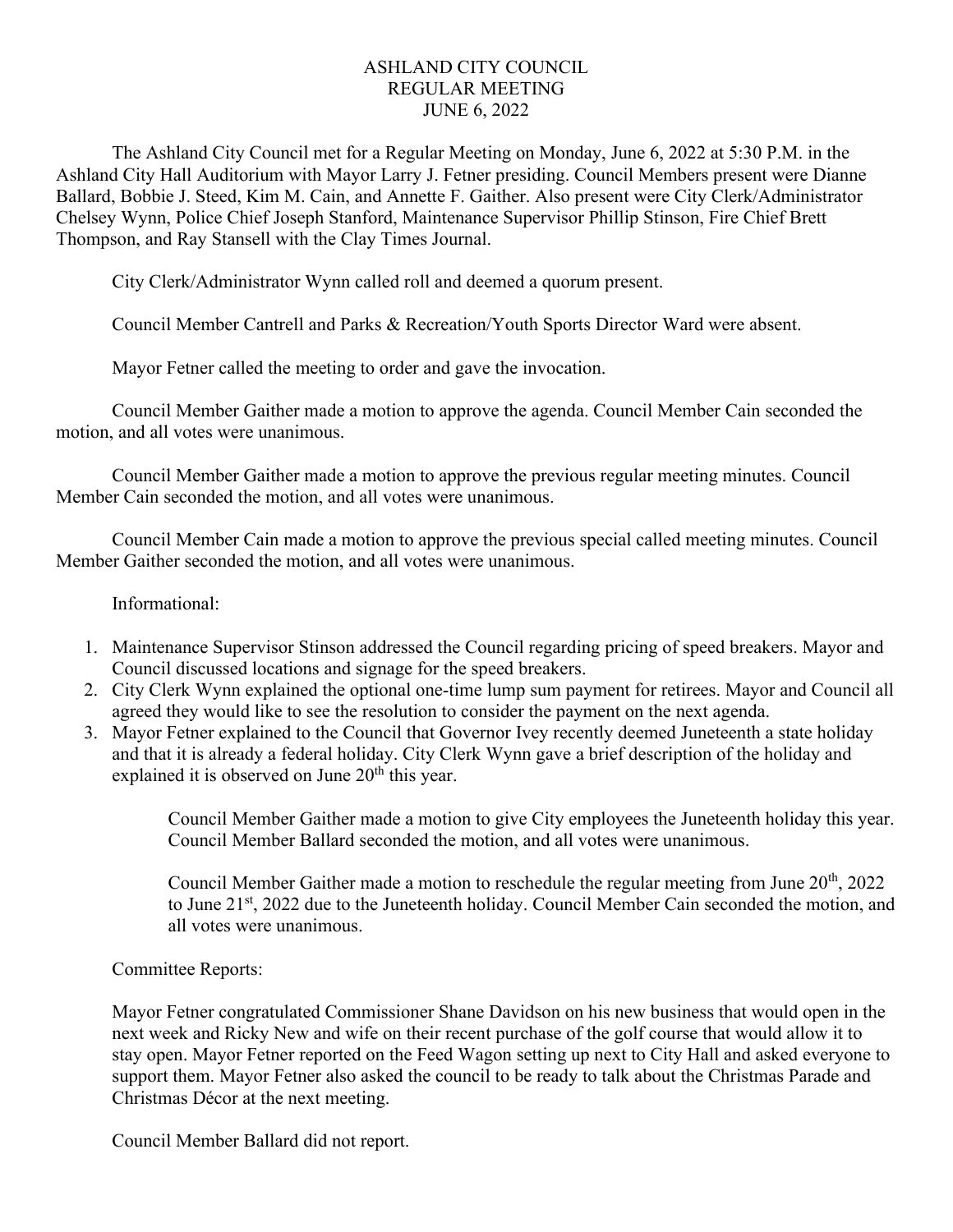Council Member Steed did not report.

Council Member Cain thanked the Police Department for their help with Art Camp traffic this year, informed everyone that the Historical Society would be decorating the Courthouse this year for Christmas but were requesting donations to fund the décor. Council Member Cain also discussed she wishes to have memorial rocking chairs to go around the square. City Clerk Wynn stated she would like to look into the best way to make this happen without commingling funds.

Council Member Gaither did not report.

Police Chief Stanford discussed agenda items including the grants that he wishes to apply for in regards to school safety and stated there would be a 20% match for both grants. Also, Chief Stanford discussed the need to setup a bank account for the Stringfellow Grant funds for the Mental Health Liaison Project. Chief Stanford stated that the Ashland Police Department has had intense active shooter training, and that a plan is in place for the schools. Chief Stanford also discussed the success of a recent Mental Health meeting held at the Wynn Building between several entities.

Fire Chief Thompson reported on agenda item number 6: annual hose and ladder testing by Southeastern Management Services. Mayor Fetner advised Fire Chief Thompson that he would like to see the boston butt sale happen again.

Maintenance Supervisor Stinson stated that the temporary redlight pole at the intersection of Hwy 77 and Hwy 9 had recently been knocked down again but that another temporary pole had been installed. Maintenance Supervisor Stinson reported that he had met with the County Engineer and the company that striped Owens Rd and came up with a plan to fix the striping mishap. Supervisor Stinson also reported that Chuck Brimer had completed repairs at the Library and that it looks great.

City Clerk/Administrator Wynn did not report.

New Business:

Council Member Cain made a motion to approve the bills received since the last regular meeting in the amount of \$8,304.52. Council Member Gaither seconded the motion, and all votes were unanimous.

Council Member Gaither made a motion to approve Chief Stanford to setup a bank account at First State Bank titled Metal Health Liaison for grant monies received for this project. Council Member Ballard seconded the motion, and all votes were unanimous.

Council Member Cain made a motion to approve Chief Stanford to apply for the 2022 COPS School Violence Prevention Program (20% match). Council Member Gaither seconded the motion, and all votes were unanimous.

Council Member Gaither made a motion approving Chief Stanford to apply for the 2022 Cops Hiring Program (20% match). Council Member Cain seconded the motion, and all votes were unanimous.

Council Member Cain made a motion approving to give Tony Hubbard an evaluation-based raise to Range 16 Step 8 effective May 27, 2022. Council Member Steed seconded the motion, and all votes were unanimous.